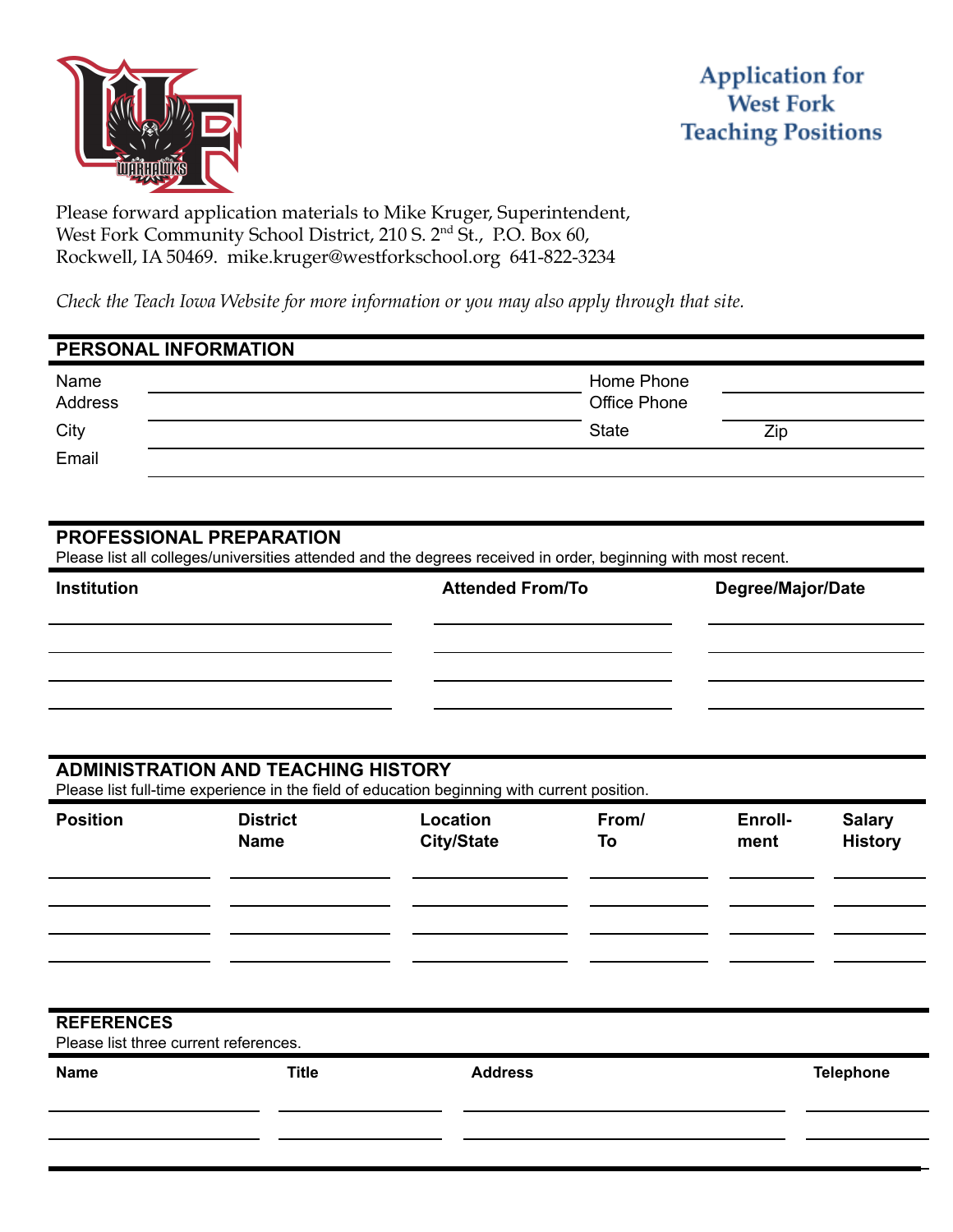# **SPECIAL ACHIEVEMENTS**

Please list publications, honors, involvement in professional organizations, etc.

# **CURRENT STATUS**

| Please answer the following questions by marking the appropriate response:           |  | N/A |
|--------------------------------------------------------------------------------------|--|-----|
| A. Do you currently hold a valid lowa teaching endorsement for this position?        |  |     |
| B. If you do not hold the proper endorsement, are you eligible for such endorsement? |  |     |
| C. Are you currently under contract with any school district for next year?          |  |     |

| <b>ADDITIONAL INFORMATION</b>                                                                                                                                                                                                                          |      |    |
|--------------------------------------------------------------------------------------------------------------------------------------------------------------------------------------------------------------------------------------------------------|------|----|
| If your answer is "yes" to any of the following, please attach an explanation:                                                                                                                                                                         | ves. | no |
| A. Have you ever been convicted of a violation of law other than a minor traffic violation?<br>The term "convicted" includes any conviction, a guilty plea, a plea of nolo contendere or no<br>contest, a suspended sentence, and a deferred judgment. |      |    |
| B. In connection with your professional responsibilities, have you ever been the subject of a<br>complaint or been disciplined by a court or licensing Board of any state?                                                                             |      |    |
| C. Has there been any incident that could affect your ability to lead in our school district?                                                                                                                                                          |      |    |
| D. Are you listed on a sex offender registry?                                                                                                                                                                                                          |      |    |
| E. Are you listed on the Department of Human Services Child Abuse Registry?                                                                                                                                                                            |      |    |

#### **QUESTIONS**

Your concise and candid response to the following will be very important to the selection process.

- A. Describe ways in which you have created a climate that challenges, encourages, and empowers personal growth in others. What indicators suggest students you instruct are motivated to excel?
- B. Explain how your character and values would make you someone students and other staff members would respect.
- C. Please share how you see technology and transformational instruction creating tomorrow's classroom.
- **D.** What is your most significant strength as a teacher? How will you apply this strength to your classroom in our school district?